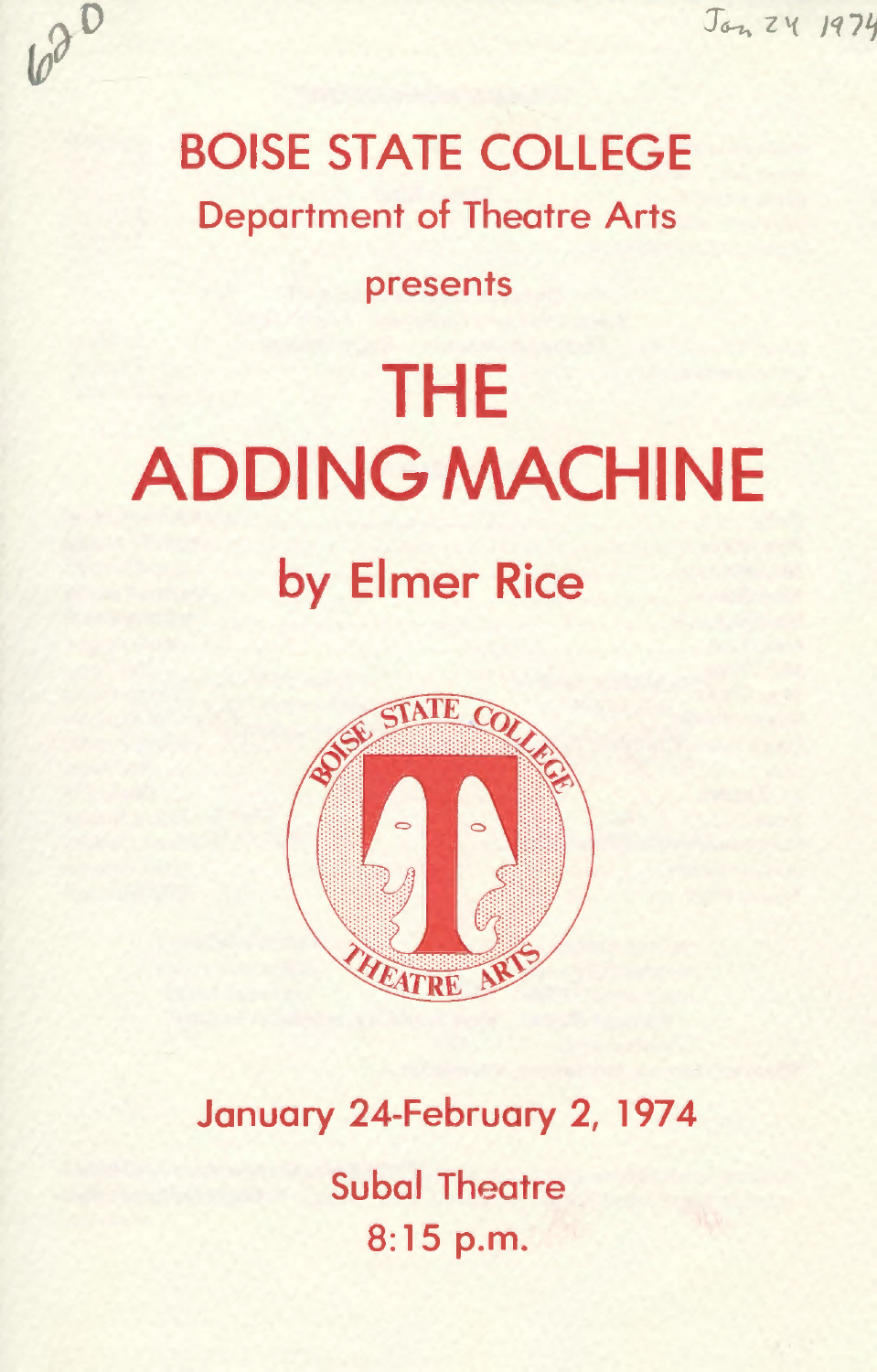#### **THE ADDING MACHINE\***

#### **by**

#### **Elmer Rice**

Director: Robert Ericson Stage and Light Designer: Frank Heise Technical Director: Roger Bedard

#### **Cast**

| Daisy Diana Dorothea DevoreDenice Zundel |  |
|------------------------------------------|--|
|                                          |  |
|                                          |  |
|                                          |  |
|                                          |  |
|                                          |  |
|                                          |  |

**Time:** 1922 **Place:** New York City, mostly

There will be one, ten minute, intermission.

\*Produced with special permission of Samuel French, Inc.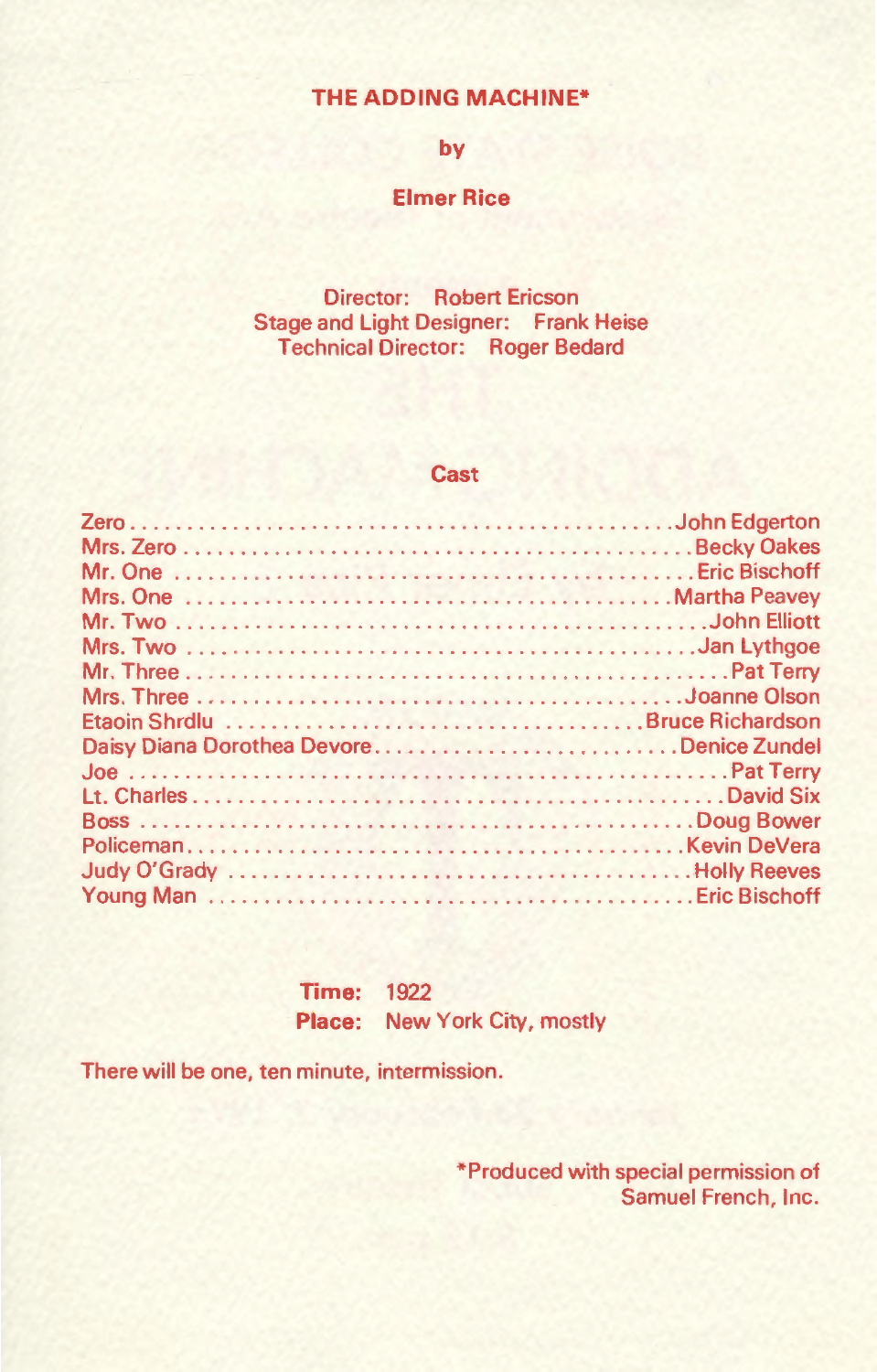#### **Synopsis of Scenes**

#### **Intermission**

#### **Production Staff**

Construction-Painting Members of Theatre Arts 117-118: Technical Theatre

> Sound Royanne Klein

Lighting Control John Charchalis Brian Johnson Nancy Bratton

Special Lighting Effects **Projection** Judy Hendrick John Edgerton

> Props Maureen Cochran

> Lighting Set-up Bruce Richardson John Richardson Eric Bischoff Jim Langley

Special Acknowledgments: Elaine Durbin for recent donation to costume collection, Bevington's Carpet and Linoleum, and Gem State Optical Company.